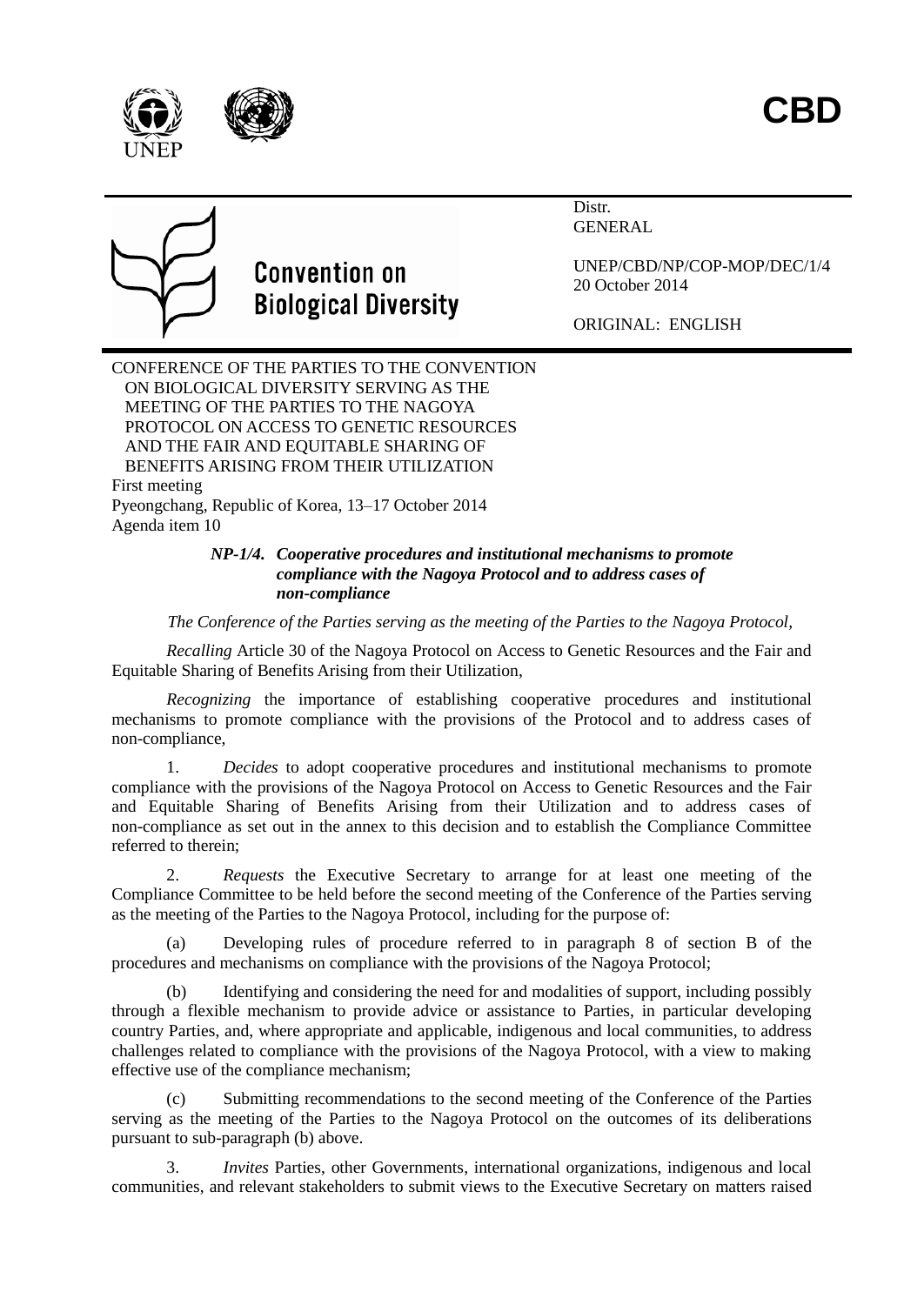#### UNEP/CBD/NP/COP-MOP/DEC/1/4 Page 2

in paragraph 2(b) above in order to assist the work of the Compliance Committee in its consideration of this matter.

#### *Annex*

### **COOPERATIVE PROCEDURES AND INSTITUTIONAL MECHANISMS TO PROMOTE COMPLIANCE WITH THE PROVISIONS OF THE NAGOYA PROTOCOL AND TO ADDRESS CASES OF NON-COMPLIANCE**

The following procedures and mechanisms are developed in accordance with Article 30 of the Nagoya Protocol on Access to Genetic Resources and the Fair and Equitable Sharing of Benefits Arising from their Utilization (the Protocol).

#### *A. Objectives, nature and underlying principles*

1. The objective of the compliance procedures and mechanisms is to promote compliance with the provisions of the Protocol and to address cases of non-compliance. These procedures and mechanisms shall include provisions to offer advice or assistance, where appropriate. They shall be separate from, and without prejudice to, the dispute settlement procedures and mechanisms under Article 27 of the Convention on Biological Diversity (the Convention).

2. The compliance procedures and mechanisms shall be non-adversarial, cooperative, simple, expeditious, advisory, facilitative, flexible and cost-effective in nature.

3. The operation of the compliance procedures and mechanisms shall be guided by the principles of fairness, due process, rule of law, non-discrimination, transparency, accountability, predictability, good faith and effectiveness. It shall pay particular attention to the special needs of developing country Parties, in particular the least developed countries and small island developing States among them, and Parties with economies in transition, and take into full consideration the difficulties they face in the implementation of the Protocol.

#### *B. Institutional mechanisms*

1. A Compliance Committee, hereinafter referred to as "the Committee", is hereby established pursuant to Article 30 of the Protocol to carry out the functions specified herein.

2. The Committee shall consist of 15 members nominated by Parties, on the basis of three members endorsed by each of the five regional groups of the United Nations. Nominees could include representatives of indigenous and local communities. In addition, two representatives of indigenous and local communities, at least one from a developing country, nominated by indigenous and local communities, shall serve as observers and shall be entitled to participate in the deliberations of the Committee except in the taking of decisions. In individual cases where only Parties are involved and the issue does not relate to the interests of indigenous and local communities and where the Party concerned chooses the deliberation to be closed to observers, the two indigenous and local communities observers shall not participate in the deliberations. Nominees shall be elected by the Conference of the Parties serving as the meeting of the Parties to the Protocol.

3. Each regional group of the United Nations should provide one alternate member to be nominated by Parties and elected by the Conference of the Parties serving as the meeting of the Parties to the Nagoya Protocol to replace a member who resigns or is unable to complete his/her term of office. The indigenous and local communities should also provide one alternate observer to be elected by the Conference of the Parties serving as the meeting of the Parties to the Nagoya Protocol to replace an indigenous and local communities observer who resigns or is unable to complete his/her term of office.

4. Members of the Committee as well as the representatives of indigenous and local communities shall have recognized competence, including technical, legal or scientific expertise in the fields covered by the Protocol, such as genetic resources and traditional knowledge associated with genetic resources, and serve objectively, in the best interests of the Protocol and in their individual expert capacity.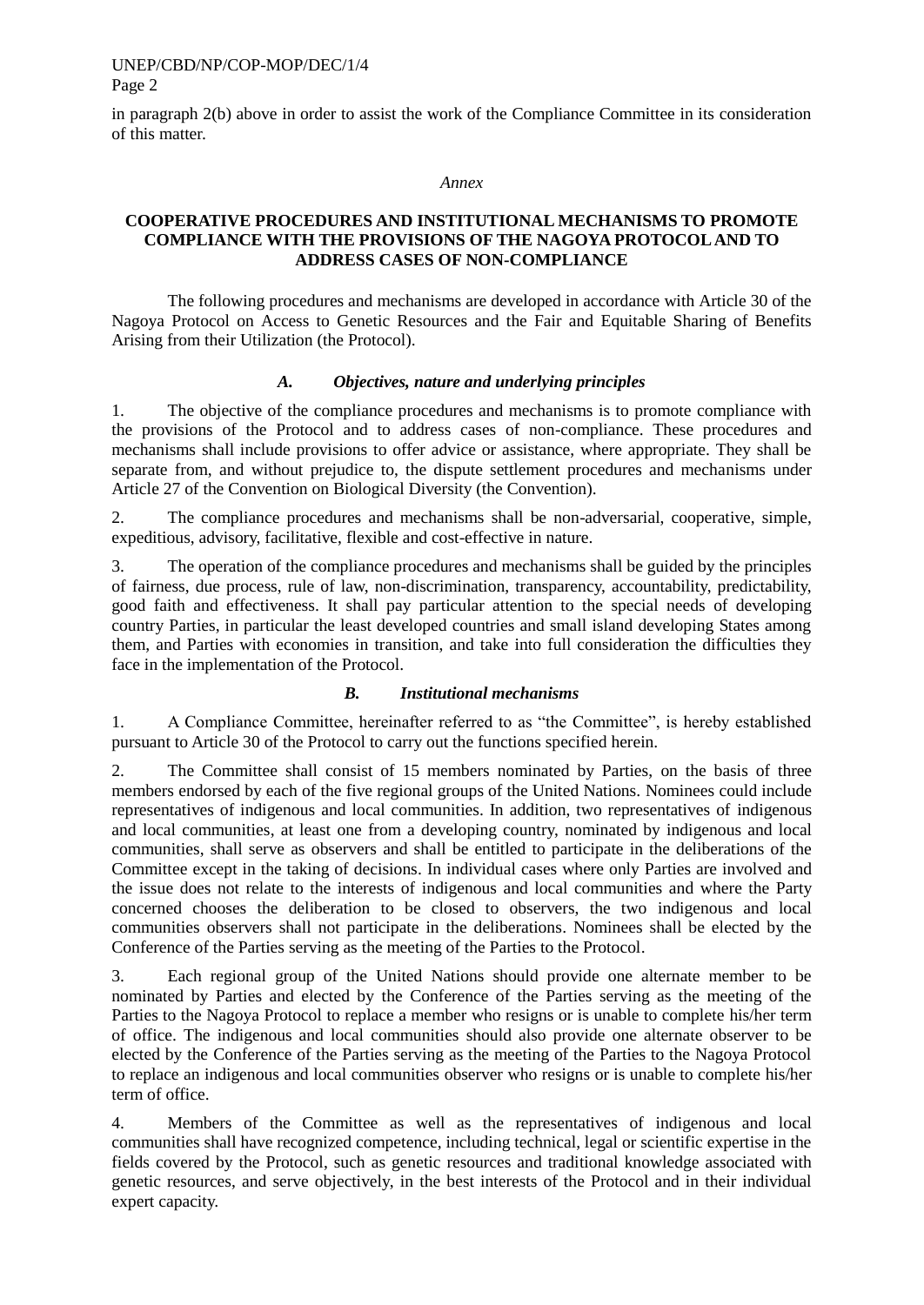5. Members shall be elected by the Conference of the Parties serving as the meeting of the Parties to the Nagoya Protocol for a period of four years, this being a full term. At its first meeting, the Conference of the Parties serving as the meeting of the Parties to the Nagoya Protocol shall elect five members, one from each region, for half a term, and ten members, two from each region, for a full term. Each time thereafter, the Conference of the Parties serving as the meeting of the Parties to the Nagoya Protocol shall elect, for a full term, new members to replace those whose term has expired. Members shall not serve for more than two consecutive terms.

6. The two representatives of indigenous and local communities shall be elected by the Conference of the Parties serving as the meeting of the Parties to the Nagoya Protocol for a term of four years. The representatives shall not serve for more than two consecutive terms.

7. The Committee shall meet at least once in each intersessional period and may, as necessary and subject to the availability of financial resources, hold additional meetings. In determining the dates of the meetings, due consideration should be given to the meetings schedule of the Conference of the Parties serving as the meeting of the Parties to the Nagoya Protocol and other relevant bodies under the Protocol, and cost-effective scheduling. Meetings should be held at least three months before the meetings of the Conference of the Parties serving as the meeting of the Parties to the Nagoya Protocol.

8. The Committee shall develop and submit its rules of procedure, including those on confidentiality and conflict of interest, to the Conference of the Parties serving as the meeting of the Parties to the Nagoya Protocol for its consideration and approval.

9. The Committee shall elect its Chair and a Vice-Chair, who will rotate among the five regional groups of the United Nations.

10. Two thirds of the members of the Committee shall constitute a quorum.

11. The Committee shall make every effort to reach agreement on all matters of substance by consensus. If all efforts to reach consensus have been exhausted and no agreement has been reached, any decision shall, as a last resort, be taken by a three-quarters majority of the members present and voting or by eight members, whichever is greater. The report of any meeting of the Committee at which consensus is not reached shall reflect the views of all the Committee members. The report shall be made public once adopted.

12. The meetings of the Committee shall be open, unless the Committee decides otherwise. When the Committee is dealing with individual cases of Parties whose compliance is under consideration, the meetings of the Committee shall be open to Parties and closed to the public, unless the Party concerned agrees otherwise.

13. "The Party concerned" means the Party in respect of which an issue has been raised under section D.

14. The Secretariat shall service the meetings of the Committee and perform any additional functions assigned to it under these procedures.

## *C. Functions of the Committee*

1. The Committee shall, with a view to promoting compliance with the provisions of the Protocol and addressing cases of non-compliance, perform the functions under these procedures and any other functions assigned to it by the Conference of the Parties serving as the meeting of the Parties to the Nagoya Protocol.

2. In performing its functions, the Committee may consult with the compliance committees of other agreements in order to share experience on compliance issues and options for their resolution.

3. The Committee shall submit its reports, including recommendations with regard to the discharge of its functions, to the next meeting of the Conference of the Parties serving as the meeting of the Parties to the Nagoya Protocol for consideration and appropriate action.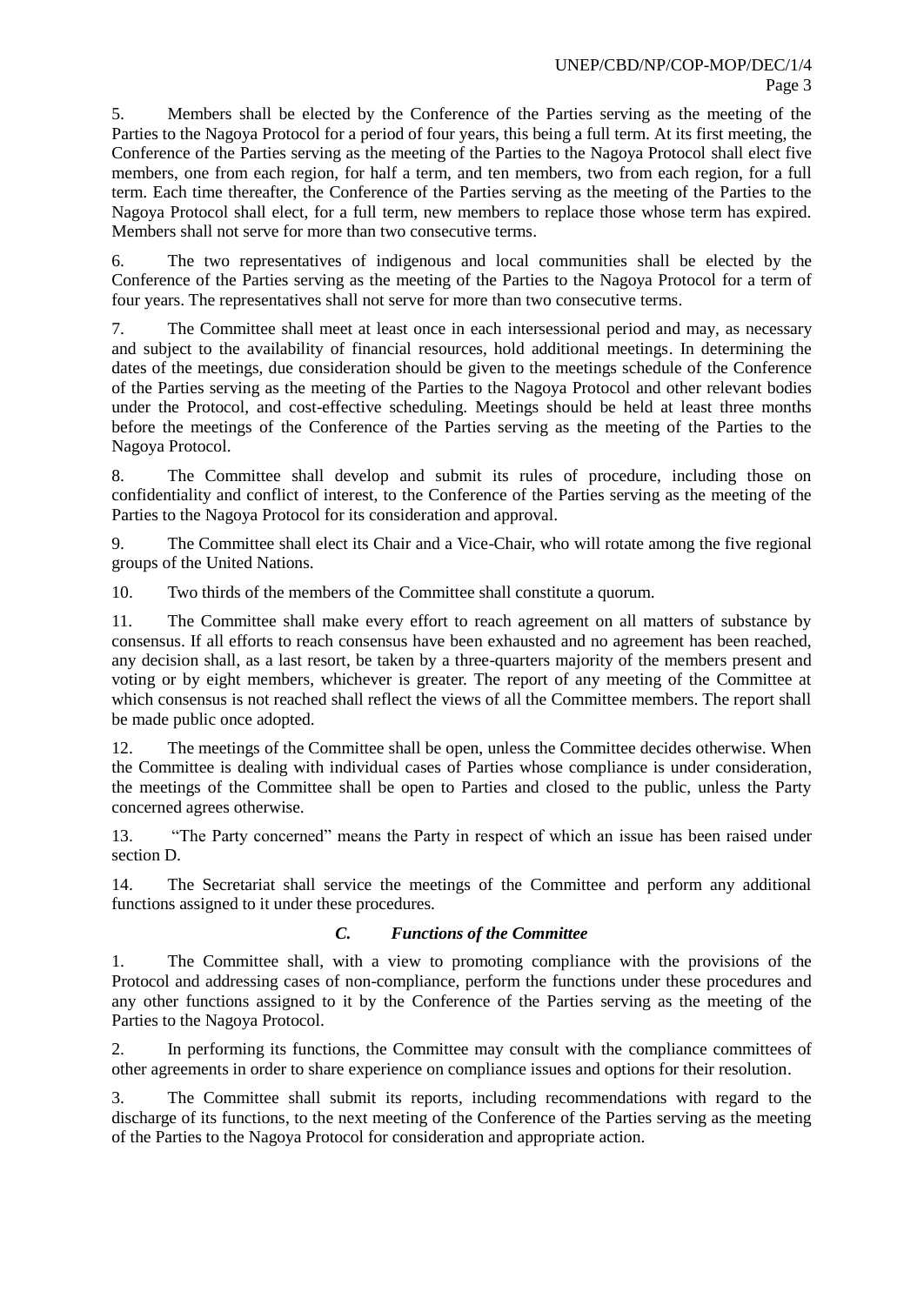## *D. Procedures*

1. The Committee shall receive any submissions relating to issues of compliance and noncompliance with the provisions of the Protocol from:

(a) Any Party with respect to itself;

(b) Any Party with respect to another Party;

(c) The Conference of the Parties serving as the meeting of the Parties to the Nagoya Protocol.

2. Any submission is to be addressed in writing to the Committee through the Secretariat and set out:

(a) The matter of concern;

(b) The relevant provisions of the Protocol; and

(c) Information substantiating the matter of concern.

3. The Secretariat shall forward any submission under paragraph 1 (a) above to the Committee within 30 calendar days of receipt.

4. The Secretariat shall forward any other submission under paragraph 1 to the Party concerned within 30 calendar days of receipt.

5. When the Party concerned has received a submission it should respond and provide relevant information within 60 calendar days from the date of receipt of the submission, unless the Party requests an extension. Such extension may be granted, by the Chair of the Committee, for a period of up to 90 calendar days.

6. Once the Secretariat has received a response and any information from the Party concerned or from other sources, it shall transmit the submission, the response and such information to the Committee. In the case where the Secretariat has not received any response or information from the Party concerned within the initial or extended period as referred to in paragraph 5 above, the Secretariat shall forward the submission to the Committee forthwith.

7. The Committee may decide not to consider any submission made pursuant to paragraph 1 (b) above that is *de minimis* or manifestly ill-founded.

8. The Party concerned and, upon invitation, the Party that made the submission, may participate in the consideration of the submission by the Committee, but shall not take part in the elaboration and adoption of the recommendations of the Committee. The Committee shall make available the draft recommendations to the Party concerned, which shall be given an opportunity to comment. Any such comment is to be forwarded with the report of the Committee to the Conference of the Parties serving as the meeting of the Parties to the Nagoya Protocol.

9*.* The Committee may examine a situation where a Party fails to submit its national report pursuant to Article 29, or where information indicates that the Party concerned is faced with difficulties complying with its obligations under the Protocol. Such information may be received:

(a) Through a national report or from the Access and Benefit-sharing Clearing-House;

(b) From the Secretariat based on:

- (i) Information on the completeness or accuracy of a Party's national report;
- (ii) Information on the completeness or accuracy of the information submitted by a Party to the Access and Benefit-sharing Clearing-House; or
- (iii) Other information related to compliance with Article 12(1) of the Protocol;

provided by a directly affected indigenous or local community, related to provisions of the Protocol.